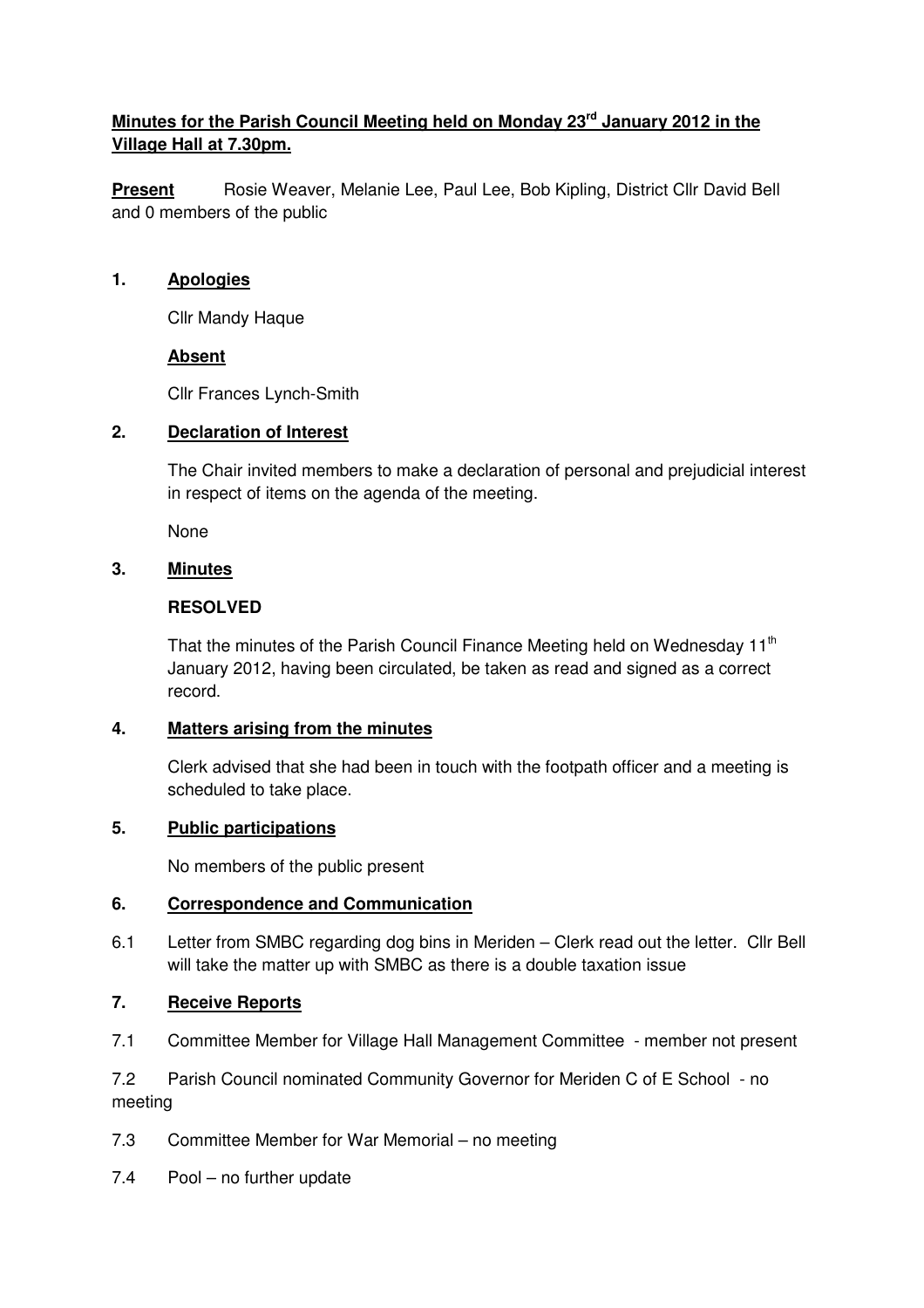- 7.5 Allotment Representative update provided by Clerk, planning permission refused. No further information regarding position of allotments
- 7.6 Footpaths/Forum no report

7.7 Mining and Minerals Group – meeting cancelled as Tarmac were unable to confirm the meeting. Cllr Bell will contact Tarmac

7.8 Local Strategic Partnership –  $31<sup>st</sup>$  January Partnership Assembly – Chair will be attending

7.9 Solihull Area Committee – Chair provided feedback of last meeting held in January. Comments required to new draft charter. Presentation given by Andrew Kinsey. Information pack to be provided by Councillors

7.10 Tree Wardens – Clerk read out e-mail regarding tree to be felled. Councillors felt that alternative measures should be considered. It was agreed that Clerk will e-mail tree officer with comments

- 7.11 Parish Plan no report
- 7.12 Community Surgery no public attendance at recent police surgery held at pavilion
- 7.13 Community Speed Watch no report
- 7.14 Sponsorships Football Academy A resident has shown an interest in purchasing a trophy

#### **8. Village Matters**

#### 8.1 **Precept – To agree Precept amount for 2012/2013**

#### **RESOLVED**

The precept shall be set at £40,000. This represents a 0% increase from last year

#### 8.2 **Meriden Sports Park – update**

#### $8.2.1 -$ Snagging

 It was noted that SMBC will pay 100% of all future costs of DTZ. Update was provided regarding e-mail exchange with DTZ and outstanding snagging items. There was concern that matters remained outstanding and although communication had improved, this remained an issue. Cllr Paul Lee had booked time off work to supervise snagging items but had still not heard back with confirmation that contractor's would attend on site.

#### 8.2.2 Maintenance Contracts

 There was also concern that the information provided by DTZ relating to the maintenance manuals was not sufficient. Chair will follow up maintenance contracts and issues with Mike Swallow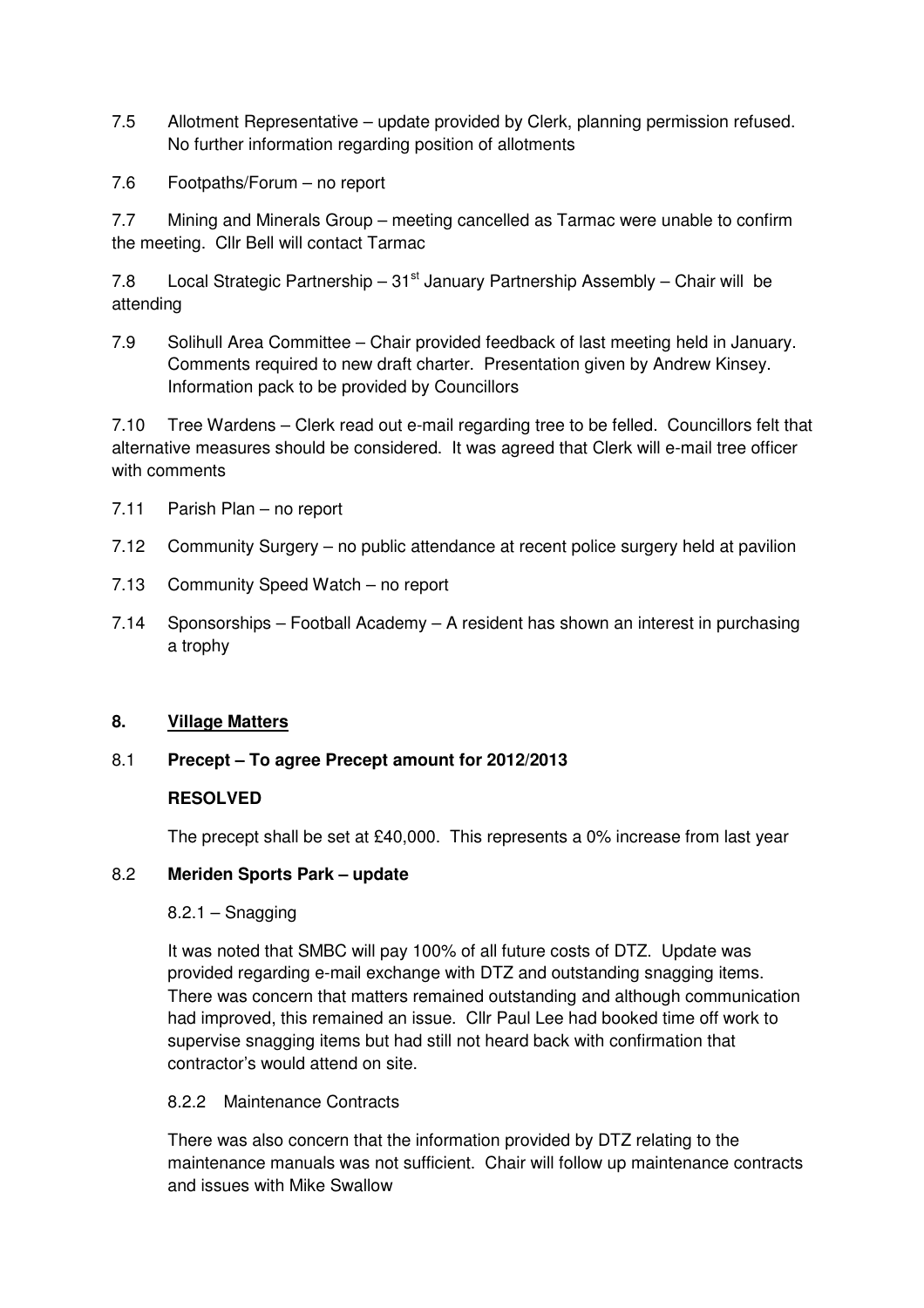8.2.3 To agree invoicing procedure to SMBC

 It was agreed that Clerk will submit a claim for payment relating to the pavilion on a quarterly basis

8.2.4 To consider annual maintenance contract with Mole catcher

It was agreed to place this matter on the agenda for the next meeting

8.2.5 Half term sports camp

 Chair confirmed that events had been booked for half term. A timetable has been produced in conjunction with Paul Jayes

8.3 **Public Rights of Way – Update -** Clerk provided an update of the communication received from the land owner and confirmed that the land owner will be meeting SMBC

8.4 **Best Kept Village Competition –** Clerk provided an update of the e-mails received regarding this event and the feedback requested. It was agreed that we agree to linking the event with Solihull in Bloom and do not have any objection to Balsall Common being included in the competition

## 8.5 **Consultation – Libraries – To consider a response**

## **RESOLVED**

The Chair will send a response on behalf of the Parish Council. It was agreed that the library is very important to the community and must be kept open

8.6 **WALC – Annual Briefing seminar – Sat 3rd March 2012 –** To receive details of course and agree representation

## **RESOLVED**

That Chair, Clerk and Cllr Kipling are booked to attend this event

## 8.7 **NALC – Parish Play Survey**

## **RESOLVED**

That Chair shall respond to Survey

## 8.8 **Solihull Area Committee –** To consider draft Charter and comment

## **RESOLVED**

That the draft Charter is approved

8.9 **MeridenMag –** Advertising community day for Millisons Wood Nature Trail – Clerk provided an update of the Trail and the intention of SMBC to get the community involved with installing Way Markers.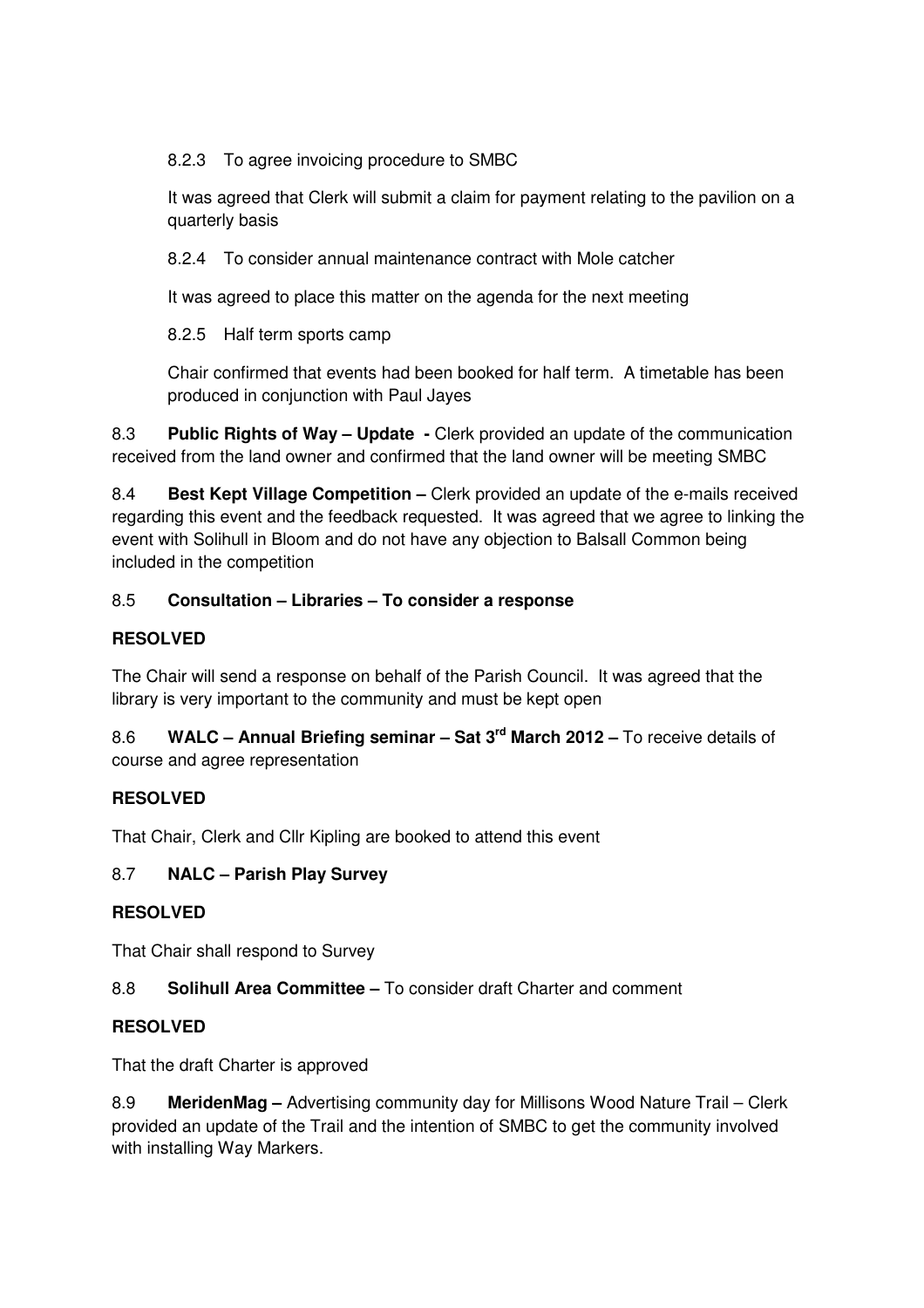8.10 **Telephone Line –** To agree payment of annual rental line payment at discounted rate

## **RESOLVED**

That the line rental shall be paid annually at the discounted rate

## 8.11 **Clerks Salary**

Clerk requested annual salary review. A Personnel Group is to be established to discuss Clerks salary

8.12 **Neighbourhood Co-ordinator** – Community based projects and donation of wooden planters

Clerk read out e-mail from neighbourhood co-ordinator. It was agreed that the Parish would like to accept the offer of wooden planters. Clerk to inform neighbourhood co-ordinator

8.13 **Code of Conduct –** To consider and agree re-adopting the current model code of conduct including the principles in accordance with the Localism Act 2011

## **RESOLVED**

The current model Code of Conduct is re-adopted including the principles in accordance with the Localism Act 2011

## 8.14 **Olympic/Jubilee celebrations**

Chair informed that meetings were held with SMBC cricket team and Meriden Cricket Club. It has been agreed that these teams will play a 20/20 match in celebration of the Diamond Jubilee.

## **9. Planning Matters**

9.1 **2011/893 – 62 Meriden Road, Hampton In Arden, Solihull** – Notification of Appeal for Retrospective Planning application for a fence and gates to front of property

Agreed that Parish Council has no further comment

## **10. Accounts**